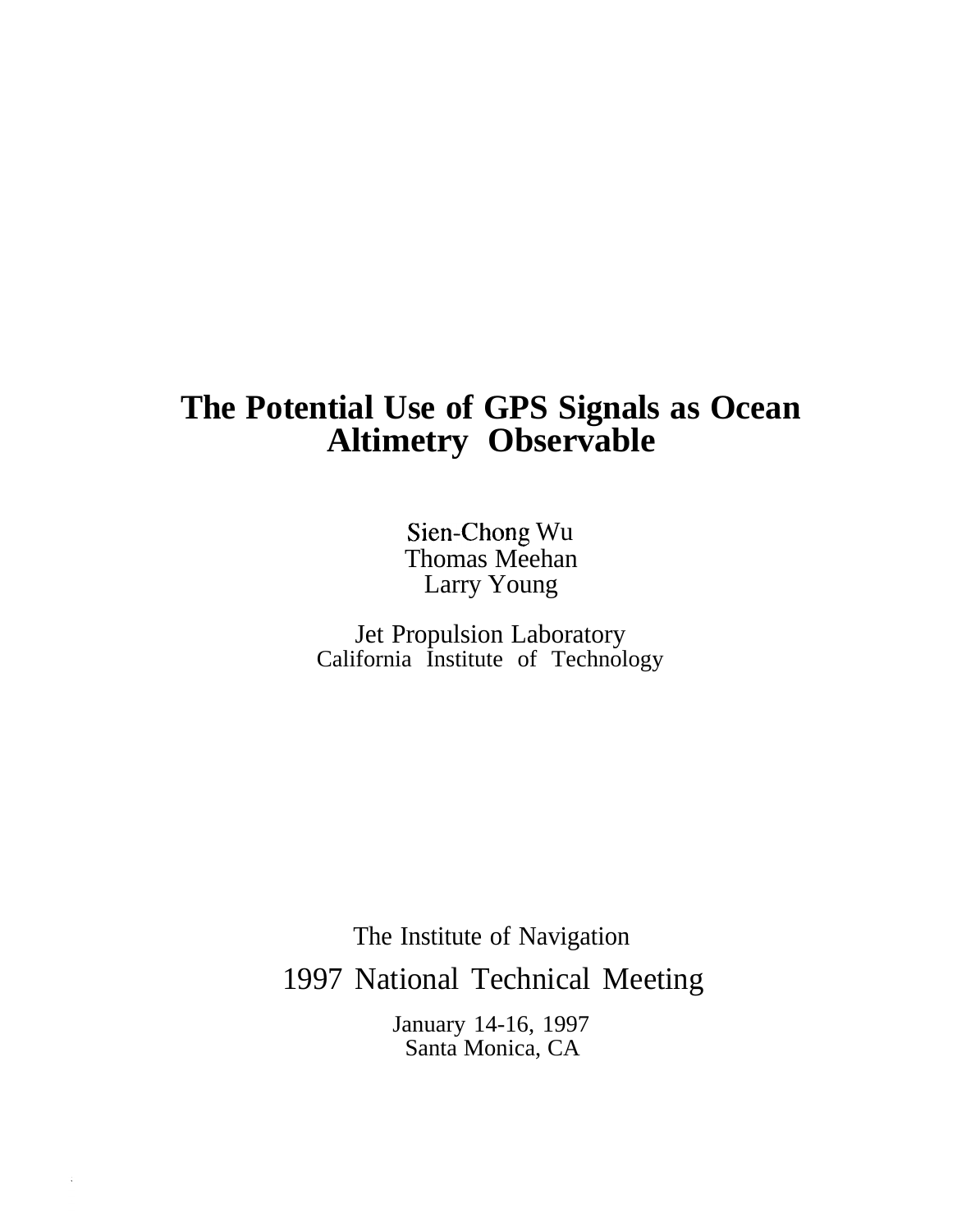# **The Potential Use of GPS Signals as Ocean Altimetry Observable**

Sicn-Chong Wu, Thomas Mcchan and Larry Young

*Jet Propulsion Laboratory, California Institute of Technology* 

#### **BIOGRAPHIES**

*Sien-Chong* **WU is** currently a Technical Group Leader in the Tracking Systems and Applications Section at JPL. He has been involved with the development of various tracking systems for deep-space as well as near-Earth space vehicles, and their applications to precision geodesy. His current interest is in the area of real-time wide-area differential GPS and special applications of GPS technologies. Sien received his Ph.D. degree from the University of Waterloo, Ontario, Canada.

*Thomas Meehan* is currently the task manager for NASA's GPS-on-a-Chip hardware development. This project will produce a credit-card sized, science quality GPS instrument for future NASA missions. He is a codeveloper of the TurboRogue GPS instrument for both ground and space applications and continues as a coinvestigator for the GPS/MET occultation receiver. He has helped to develop many of the advanced tracking techniques demonstrated on GPS/MET as well as those proposed for future space-basal GPS instrumentation. Tom received his BSEE from California Polytechnic State University at San Luis Obispo.

*Larry Young* supervises the GPS Systems Group at JPL. This group has developed the TurboRogue GPS receiver for NASA's scientific applications, and has adapted it for use on satellites. The group is currently developing a GPS receiver specifically for satellite applications, and is investigating novel applications for a highly capable flight receiver. Larry received his Ph.D. degree from SUNY, Stony brook.

# **ABSTRACT**

This paper investigates a potential application of GPS signals for ocean altimetry. The altimetry information is derived from dual-frequency GPS signals reflected from the ocean surface and received at a low-altitude satellite. Such altimetry would be superior to conventional radar

altimetry in three respects: ( 1 ) Thanks to the global GPS constellation, sea surface heights at up to 12 points can be determined instead of a single nadir point at any one time; (2) The user satellite only need be equipped with a GPS receiver which also serves as the receiver acquiring direct GPS signals for orbit determination; and (3) The delay spread of the reflected signal is a function of the seasurface roughness, so that this technique may allow scatterometry-like measurements of surface weather conditions.

The paper addresses several criteria for the GPS altimetry to be viable. These include the signal strength, delay characteristics and polarization of the reflected GPS signals, the receiver capability of discriminating and tracking these signals from the direct signats, the determination of the reflection points on the sea surface, and the information content of these signals.

## **INTRODUCTION**

Satellite onboard radar altimeter has been used exclusively for precise measurement of ocean surface height in modem years  $\lceil 1-3 \rceil$ . The radar signal is transmitted vertically downward by the satellite, usually at low altitudes. The signal, upon reflection back from the ocean surface, is received by the same satellite. The ocean surface height can then be derived from the radar signal delay and the precise height of the independently determined satellite orbit. Since only a single shot of measurement directly below the satellite is made at any one time, the satellite orbit has to be properly designed and measurements over a prolonged period of time are required for a global coverage of the ocean.

GPS measurements have demonstrated to be capable of precise positioning of users on earth as well as on low altitude satellites. Positioning to cm-level accuracy has been reported [4-6]. Can a highly-modified GPS receiver be used to derive ocean topography by tracking the GPS signals as they retlect from the ocean surface, leading to low-cost altimetry missions?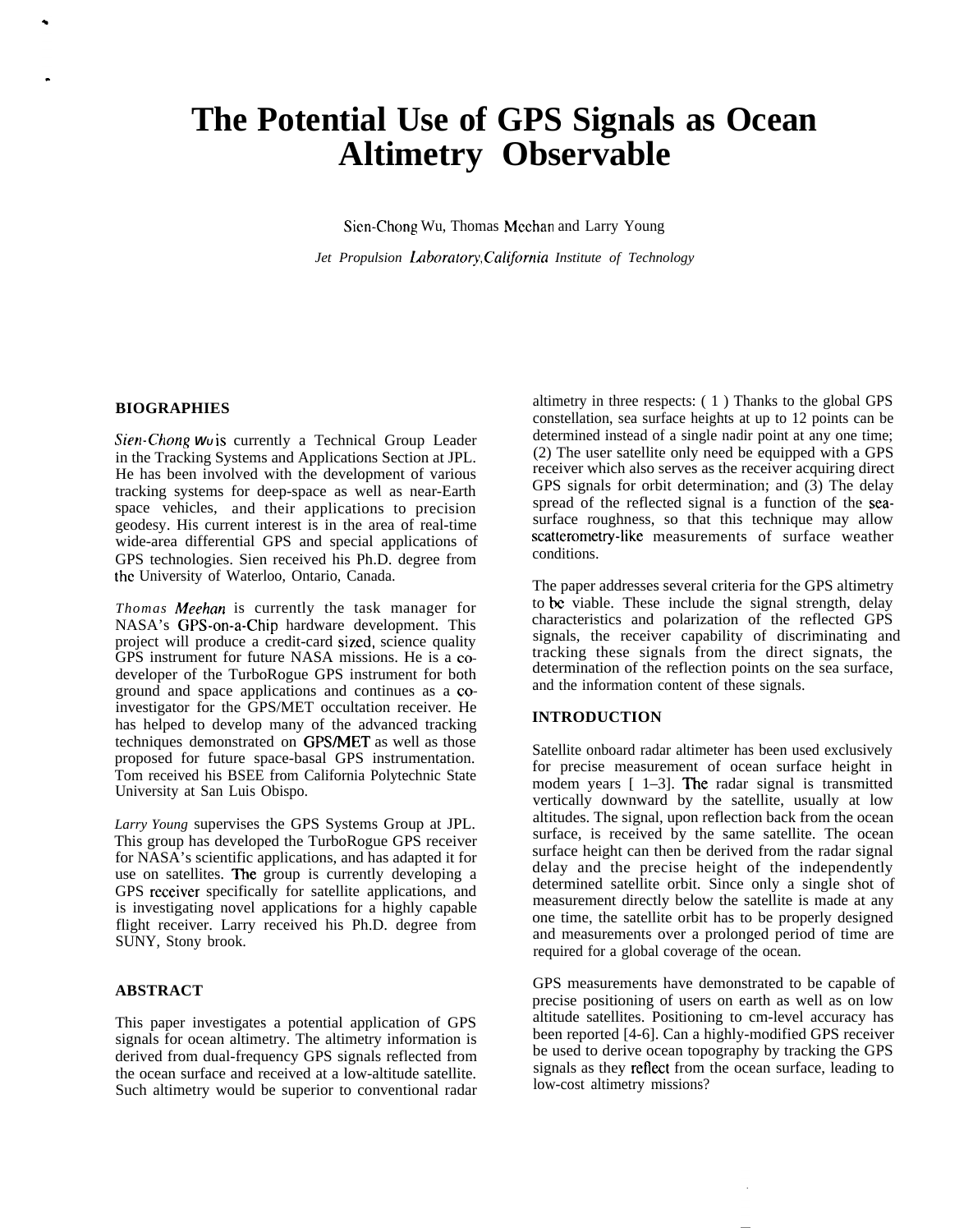During a July 1991 JPL measurement tracking a setting GPS satellite from the top of the Mauna Kca volcano, a beat frequency was noticed in the measured phase and "amplitude which was consistent with a signal reflected from the ocean, about 3 to 13 dB down in amplitude, adding to the direct signal. The investigators noticed that the height of the receiver above the ocean could be crudely determined as a function of the beat frequency between the direct signal and the one reflected from the ocean surface.

Glazman [7,8] has demonstrated a form of bistatic radar to measure sea height using a tower-mounted transmitter and receiver. He used the amplitude modulation caused by the addition of direct and reflected signals, as a function of transmit frequency, to deduce the sea height. His work demonstrated a technique for the separation of sea height from surface roughness, leading to sea-height accuracy of about 3 cm.

A group of investigators at NASA I,angley and at the University of Colorado is investigating the use of reflected GPS signals for ionospheric calibration of a single-frequency altimeter. They have successfully tracked the reflected GPS signals from an air-borne platform+.

NASA's Office of the Mission to Planet Earth has funded an investigation at the JPL that will plan how GPS Altimetry could be used to supplement more traditional ocean altimetry missions.

## **ADVANTAGES**

. — . <u>— \_ \_ \_ \_ \_ \_</u>

GPS **altimetry would be superior than conventional,** vertical only, radar altimetry in three respects: ( 1 ) Sea surface heights at up to 12 points can be determined instead of a single nadir point at any one time; (2) The user satellite only need be equipped with a GPS receiver which can also serve as the receiver acquiring direct GPS signals for orbit determination; and (3) The delay spread of the reflected signal is a function of the sea-surface roughness, so that this technique may allow scatterometry-like measurements of surface weather conditions.

To provide a feel of the potential geographic coverage of the altimetry measurements, Fig. 1 shows the geographic coverage of the reflection points where sea surface height is to be determined. Here, a 24-satellite GPS constellation is assumed; Topcx satellite (1,336-km altitude) is used as the user satellite. Altimetry measurements are made for all GPS ' satellites above Topex's local horizon (-22° elevation at the reflection point on sea surface) over 1 day at 2-minute intervals. For comparison, Fig. 2 shows the Topex ground track which represents the geographic









coverage of *conventional* altimetry. The coverage in Fig. 1 is better by a factor of 8.5, which will be even greater if a lower elevation cutoff is used.

## CHARACTERISTICS OF REFLECTED GPS **SIGNALS**

The viability of GPS altimetry depends on the amplitude and coherence of the reflected signals. One demonstration of the strength of the GPS signal reflected from the ocean was described by Jean-Claude Auber *et al.* [9]. Their intent was to investigate the likelihood of ocean multipath interfering with GPS navigation of aircraft. In their paper,

<sup>&</sup>lt;sup>†</sup> Jim Garrison, Quarterly NASA GPS Users Council Videoconference, January 8, 1997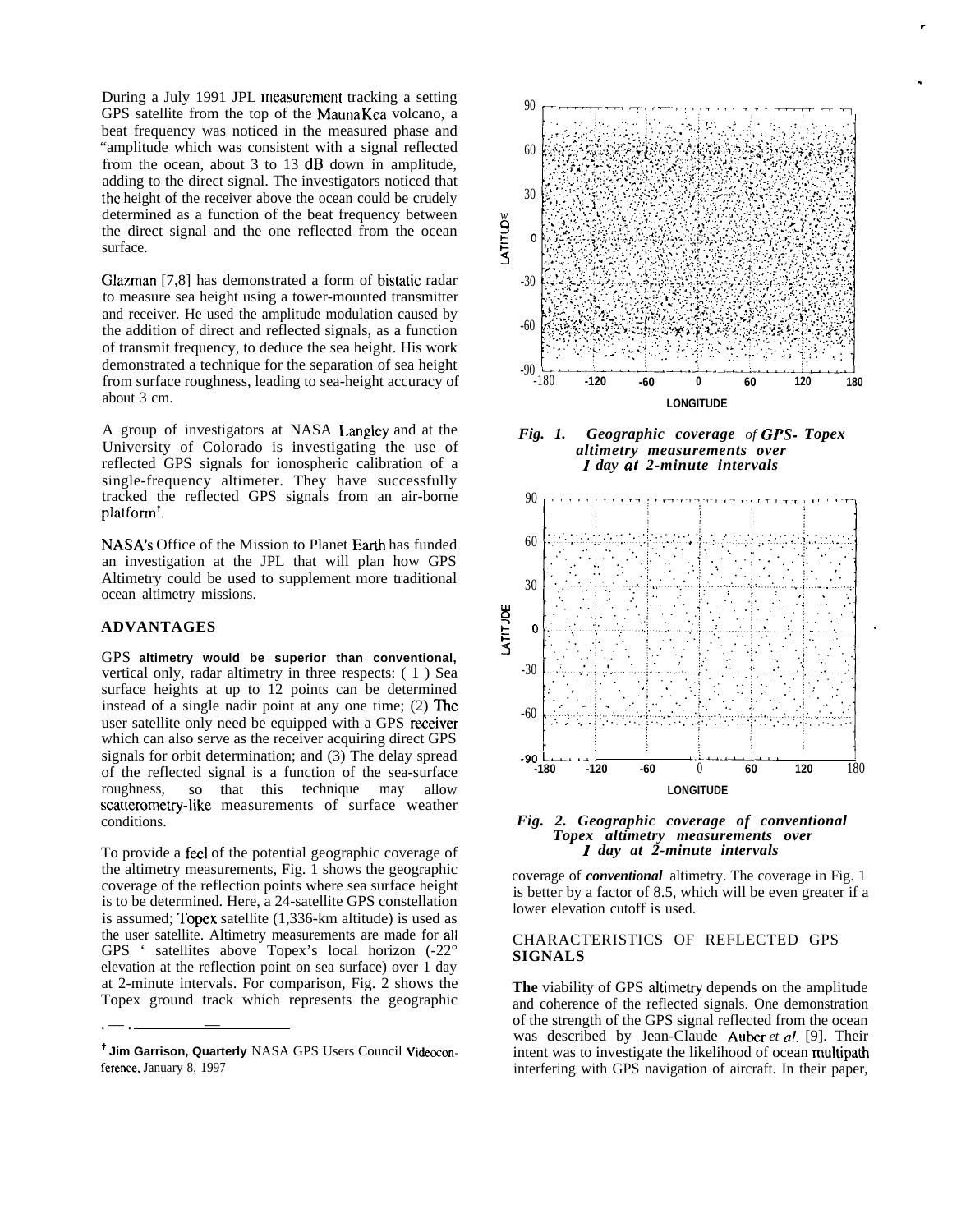they show relative levels of GPS signals received directly and reflected from the ocean. The reflected signals had total amplitudes within 4 to 6 dB of the direct signal, with a doppler spread depending on the angle of incidence, and a delay spread depending on the aircraft altitude and sea state,

The polarization of the reflected signals is primarily leftcircular polarized, which helps distinguish them from the righl-circular polarized direct signals.

Given the expected signal strengths, group delay measurements are expected to give several-decimeter errors, while carrier phase tracking would give cm-level errors. Phase coherence of the reflected signal will be crucial to making cm-level phase delay measurements. Coherence is difficult to determine analytically, as the radio wavelength is of the same order of magnitude as ocean waves, so neither specular nor diffuse reflection approximations are valid. Experiments will be conducted to measure the reflected signal's coherence.

The calculated footprint of the first Fresncl zone seen by a satellite at 800 km varies from -300 m to several km, depending on the angle of incidence.

Synoptic measurements can be made to multiple satellites, with the reflecting points spreading over a few thousands of kilometers.

# **RECEIVER**

.

●

The receiver is required to track direct GPS signals as well as **the delayed signals which** have been reflected from the ocean surface. The strawman design is a receiver with input from an up-looking **omni-directional** antenna as wellas from one or more left-circularly-polarized antennas directed toward the ocean. The down-looking antennas may consist of receiver-stezred phased arrays, so that significant gain may be directed toward reflections.

In order to acquire the reflected signal from a given satellite, the receiver will form a model delay and doppler using data from the direct track of that satellite, along with knowledge of the locations and velocities of the receiver and GPS satellites, and approximate knowledge of the ocean surface and deflections of the local vertical.

After acquisition, this same information will be used to allow a narrow tracking loop to track the residual delay and doppler, and the delay-width of the reflected signal. The output delay and doppler, along with the postprocessed orbits of the GPS and user satellites will be used to map the 3-d location of reflecting pixels. In addition, the delay width of the reflected signals, along with their dopplers, will be used to estimate the ocean wave height and direction.

The TurboRogue receiver has been previously used in a similar mode, as instrumentation for an antenna range.

For that usc, the receiver tracked a reference *GPS signal* which was split off before being transmitted to the antenna under test. The signal received through the antenna under test was tracked by the same receiver. The reference and received signals from the antenna range application have direct analogies to the direct and reflected signals for GPS altimetry.

## **DETERMINATION OF REFLECTION POINTS**

Although the earth's shape can be thought of as an ellipsoid, the cquipotcntial surface of its gravity field (the gcoid) has an undulation from such a reference ellipsoid. The earth's mean sea surface again deviates from the gcoid due to ocean dynamic current. Earth's tides and other effects deviate the sea surface even further. Therefore, the determination of the reflection points on the sea surface becomes one of the key issues that has to be addressed for the GPS altimetry. A two-step algorithm has been devised and is outlined in this section. In the first step an approximate nominal sea surface is assumed and in the second step the reflection point is refined with a more precise surface.

#### **Step 1: Ellipsoidal sea surface**

Assume that the sea surface is on an ellipsoid but that the surface normal vector coincide with the radial vector

Referring to Fig. 3, let the geocenter be at O, the GPS be at G and the user be at U. The positions of G and U, and their height  $H_0$  and H above the ellipsoid arc known. So is the angle  $\gamma + \gamma$ .

An initial guess of the geocentric position vector of M is,



*Fig. 3. Geometry of GPS (G), User (U) and reflection point (R)*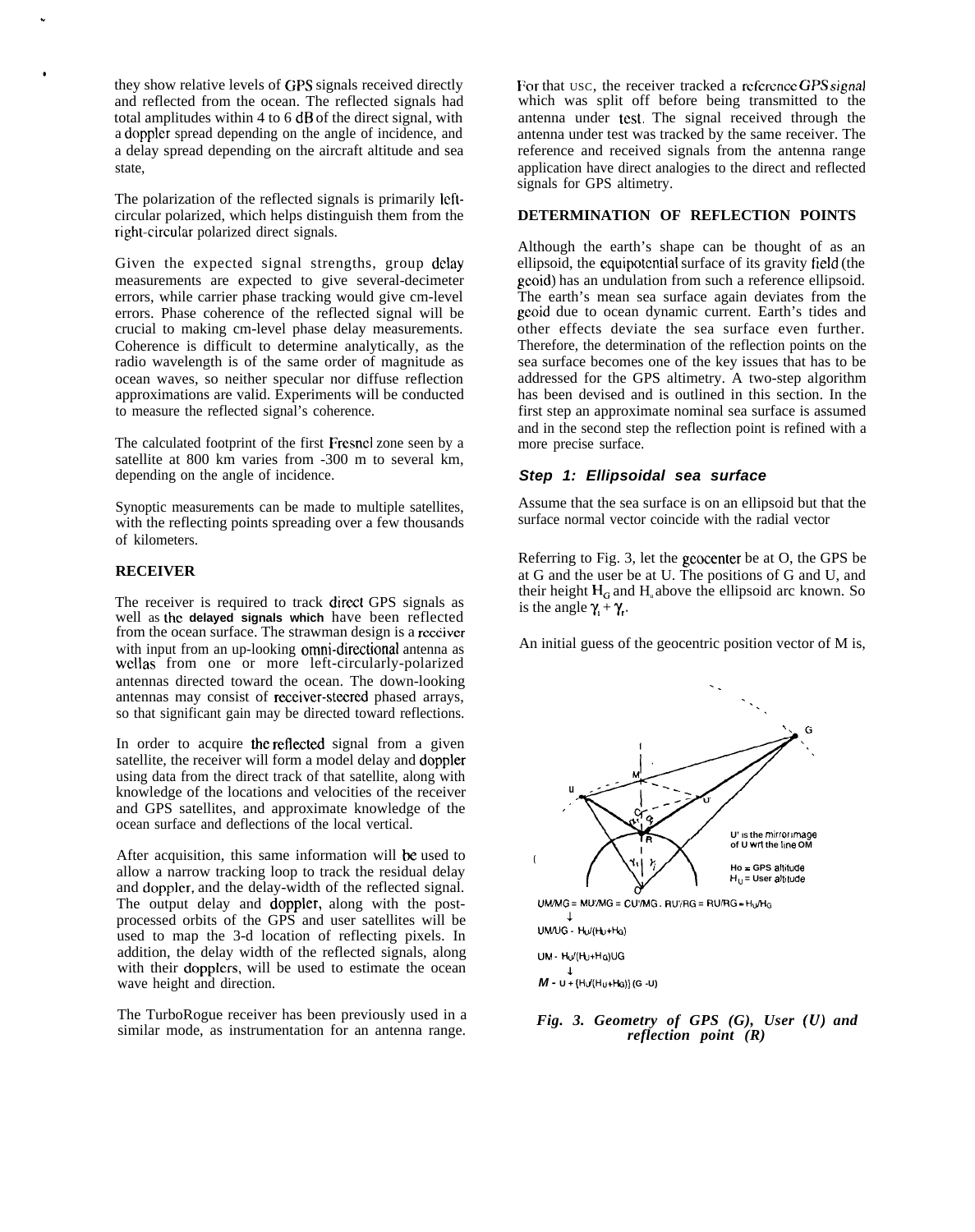**according to Fig. 3,**

$$
\mathbf{M} \approx \mathbf{U} + \{ \mathbf{H}_{U} / (\mathbf{H}_{U} + \mathbf{H}_{G}) \} \ (\mathbf{G} - \mathbf{U})
$$

The **geocentric position vector** of R, and the two angles  $\gamma$ and  $\gamma$  can then be determined. The incidence angle  $\alpha$  and reflection angle  $\alpha$ , can then be calculated from the triangles ORG and ORU, **respectively.**

The two angles  $\alpha_i$  and  $\alpha_r$ , computed above are, in general, unequal to each other. A better approximation is to take **their weighted sum**

$$
a'_{i} = \alpha'_{i} = (H_{G} \alpha_{i} + H_{u} a_{i}) / (H_{G} + H_{U})
$$

Re-calculate  $\gamma$  from the triangle ORG, say  $\gamma$ ; and  $\gamma$ , from the triangle ORU, say  $\gamma$ . The average value of y, is given by

$$
[\gamma_{i} + (y, +\gamma_{i}) - \gamma_{i}] / 2
$$

Re-calculate M and then **R** from the average value of  $\gamma$ . Then re-calculate the *a*, and  $\alpha$ , and iterate until  $a_1 = \alpha_2$ . A **simulation** in the following section shows that only 5 or 6 iterations are needed for  $\alpha$  and  $\alpha$ , to agree to each other to better than 0.0001 radian.

#### **Step** 2: **Corrected sea surface**

**The actual sea surface deviates from being on an ellipsoid. The reflection point estimated in Step** 1 above would be in



**ELI SlnA, = E@ sin&**

#### *Fig. 4. Adjustment of reflection point on sea surface due to the deviation of normal vector from geocentric radial vector: ORG plane contponent*

**error if proper correction to the sca surface is not made. f)etailcd mean sea surface maps [10] and ocean** tide model [11] arc readily available for such corrections. The deviation between the sea surface normal vector and the geocentric radial vector (used in Step 1 above) can be calculated from these models, from which the correction to the reflection point can bc determined.

.

The reflection point correction is decomposed into the "inplanc" and the "out-of-plane" components. The former is in the plane containing **U**, **R** and G. The latter is in the plane rotated by  $90^\circ$  with respect to the local vertical. The two planes are as shown in **Figs.** 4 and 5, rcspcctivcly.

The components of the adjustment to the reflection point are indcpcndcntl y determined in the two planes. In each plane, the condition that the incidence and the reflection angles be equal is imposed while the reflection point is updated.

#### **In-Plane Component:**

Let the in-plane component of the deviation between the sea surface normal vector and the geocentric radial vector be A. Referring to Fig. 4, the corrections  $\Delta$  and  $\Delta$  to the incidence and reflection angles can be determined by the following two equations:

$$
\Delta_{\rm r}+\Delta=2\Delta
$$

**G**

$$
RU \sin\!\Delta = \underline{RG} \sin\!\Delta
$$

where **RU** and **RG** are the distances, respectively,



*Fig. 5. Adjustment of reflection point on sea surface due to the deviation of normal vector from geocentric radial vector: component in a plane orthogonal to ORG plane*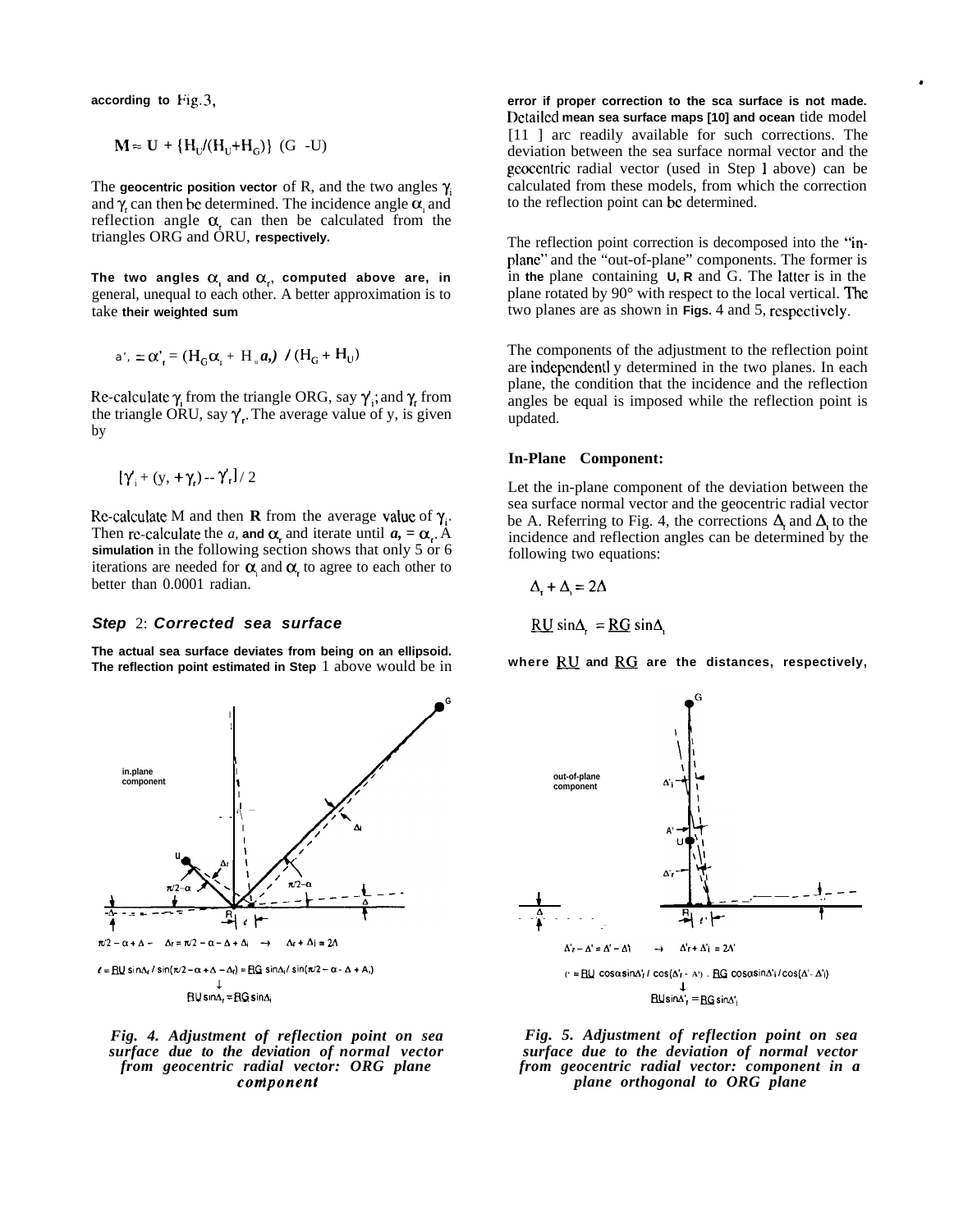**between R and LJ, and between R** and G. Note that for the first of the above two equation to be valid, the incidence and reflection angles relative to the geocentric radial vector have to be equal to each other before the correction. This is why these angles need be made equal to high precision in Step 1 above.

Eliminating  $\Delta$ , and noting that A is of the order of 0.10 hence the small-argument approximation,  $\cos\Delta \approx 1$ , we have

$$
\sin\Delta_i = \underline{RU} \sin 2A / (\underline{RG} + RU \cos 2A)
$$

from which A, can be deter-mined and the adjustment to the reflection point is given by

$$
\ell = \underline{RG} \sin\Delta_i / \cos(\alpha + A - A_i)
$$

#### **Out-of-Plane Component:**

Let the out-of-plane component of the deviation between the sea surface normal vector and the geocentric radial vector be A'. Refernng to Fig. 5, the angles  $\Delta'$ , and A', can be determined by the following two equations:

$$
\Delta_{\rm r}^{\prime} + A_{\rm r} = 2A^{\prime}
$$

 $RU\sin\Delta' = RG \sin A'$ ,

Eliminating  $\Delta'$ , and using small-argument approximation,  $\cos \Delta' \approx 1$ , again yields

 $sin\Delta'_{i} = \frac{RU}{2}sin2\Delta'$  / ( $RG + RU cos2\Delta'$ )

from which A', can be deter-mind and the adjustment to the reflection point is given by

 $t' = \underline{RG} \cos a \sin \Delta'$ ,  $\cos(\Delta' - A)$ ,

After both in-plane and out-of-plane corrections are made, A and A are incrementally adjusted to account for the shift of the reflection point  $\ell$  and  $\ell$  '. The process is repeated until the last adjustments in  $\ell$  and  $\ell$  ' are small. Only one or two iterations may be needed for this process.

# **INFORMATION CONTENT OF REFLECTED GPS SIGNALS**

The information content is defined in terms of the sensitivity of the sea surface height to the measurement error. A lower error sensitivity implies a higher information content,



*Fig. 6. Determination of altimetry height h from reflected GPS to User range measurements*

As shown in Fig. 6, the reflected range measurement from GPS to the user satellite is

$$
\rho = \rho_1 + \rho_2
$$

where

$$
\rho_1 = [R_G^2 + (R_s + h)^2 - 2 R_G (R_s + h) \cos \gamma_1] \approx
$$
  
\n
$$
\rho_2 = [R_v^2 + (R_s + h)^2 - 2 R_U (R_s + h) \cos \gamma_1]^{1/2}
$$

 $R_G$ ,  $R_U$  and  $R_S$  are, respectively, the geocentric distances to GPS, User satellite and the nominal reflection point.

The measurement partial derivative with respect to the sea surface height, h, is

$$
\frac{\partial \rho}{\partial h}\Big|_{h=0} = (Rs - R_G \cos \gamma_i) / \rho_{1+} (R_S - R_U \cos \gamma_i) / \rho_2
$$

$$
= -\cos(\pi/2 - \mathcal{E}) - \cos(\pi/2 - \mathcal{E})
$$

$$
= -2 \sin \mathcal{E}
$$

where  $\boldsymbol{\varepsilon}$  is the elevation angle at the reflection point,

The sensitivity of h solution to error in p is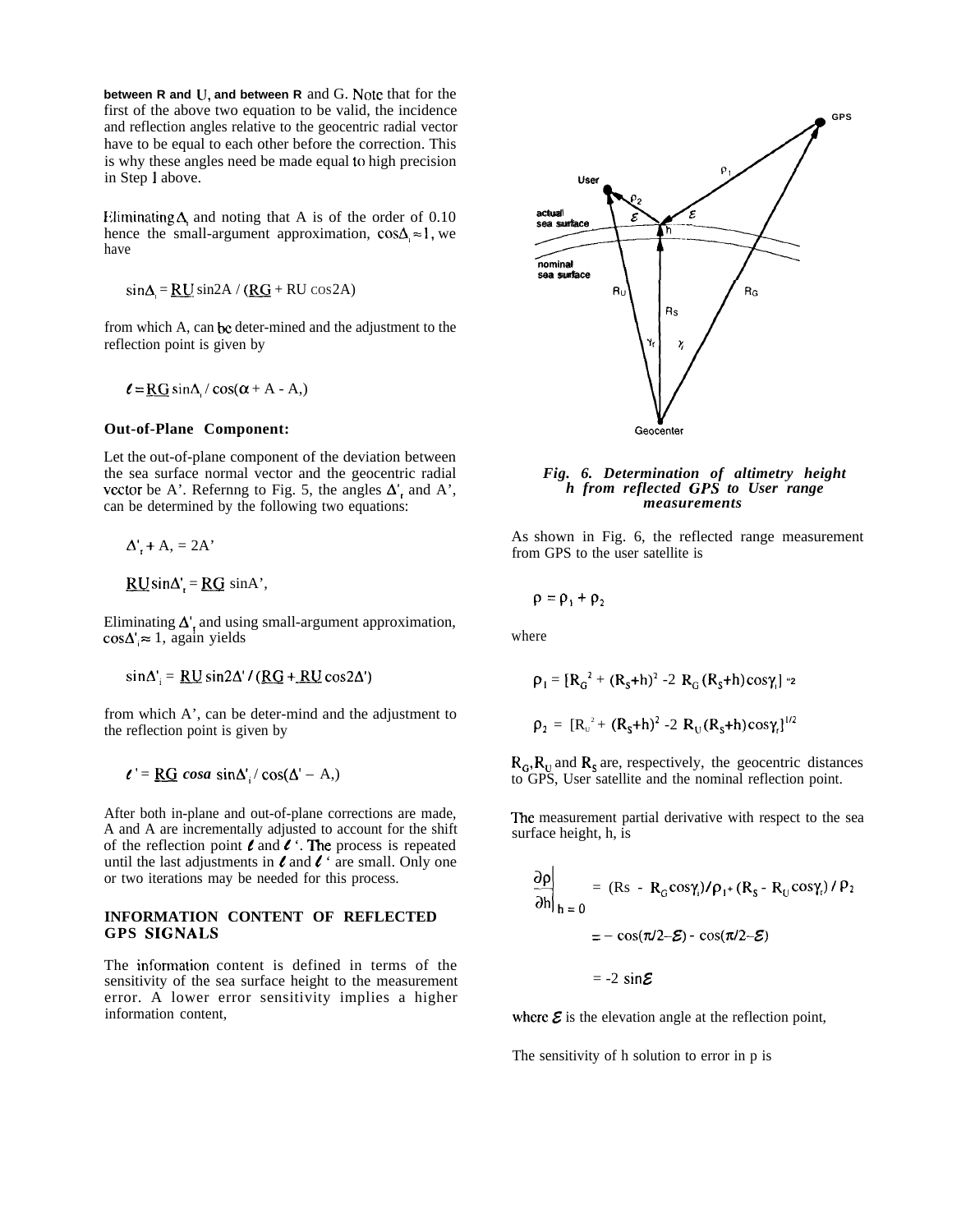$\sigma_{h}/\sigma_{p} = -0.5$  / sin $\epsilon$ 

The sensitivity has a magnitude of 0.5 for  $\mathcal{E} = 90^\circ$ (overhead GPS), 1.5 for  $\mathbf{\Sigma} = 20^{\circ}$  and 2.9 for  $\mathbf{\Sigma} = 10^{\circ}$ .

# RFSULTS OF SIMULATION

A simulation analysis is performed to demonstrate the convergence of the iteration algorithm for the determination of the reflection point. The same assumptions used in Figs. 1 and 2 are used.

Fig. 7 is a histogram showing the number of iterations needed for the convergence of reflection point determination. The criterion for convergence is for the incidence and the reflection angles to be within 100 microradians (-20 arcsec) of each other. This simulation shows that 6 or fewer iterations are needed at all times.

Fig. 8 is a histogram showing the elevation angle  $\boldsymbol{\mathcal{E}}$  of the GPS signals at the reflection points. Note that  $\mathcal E$  is 20° or higher at all times, implying that the error sensitivity to the range measurement is  $\lt 1.5$  at all times. As a matter of fact, over 75% of the sensitivity has a value lower than 1, as shown in Fig. 9.

# DETERMINATION OF DOPPLER SHIFT OF REFLECTED GPS SIGNALS

For the onboard receiver's tracking loop to acquire the reflected GPS signal, the doppler shift of this signal needs to be predetermined. Note that only a crude estimate is sufficient for **this purpose. This can be furnished with the** following onboard non-iterative algorithm.

Referring to Fig. 6, the reflected GPS to user range measurement is



*Fig. 7. Number of iterations for reflection point determination*

$$
\rho = \rho_1 + \rho_2
$$

The doppler shift is the time derivative of p, which is given by

$$
\frac{\partial \rho}{\partial t} = \frac{\partial \rho_2}{\partial t} + \frac{\partial \rho_1}{\partial t}
$$

$$
= \mathbf{V}_U \cdot \hat{\rho}_2 - \mathbf{V}_G \cdot \hat{\rho}_1
$$

where  $V_c$  and  $V_u$  are the velocity vectors of the GPS and the user, respectively;  $\rho_1$  and  $\rho_2$  are unit vectors. The fact that p is minimum and hence invariant with respect to the reflection point has been used in arriving the second line



*Fig.* 8. *Elevation angles at the sea surface reflection points*



*Fig. 9. Sensitivity of sea surface height determination to rejlected GPS range measurement error*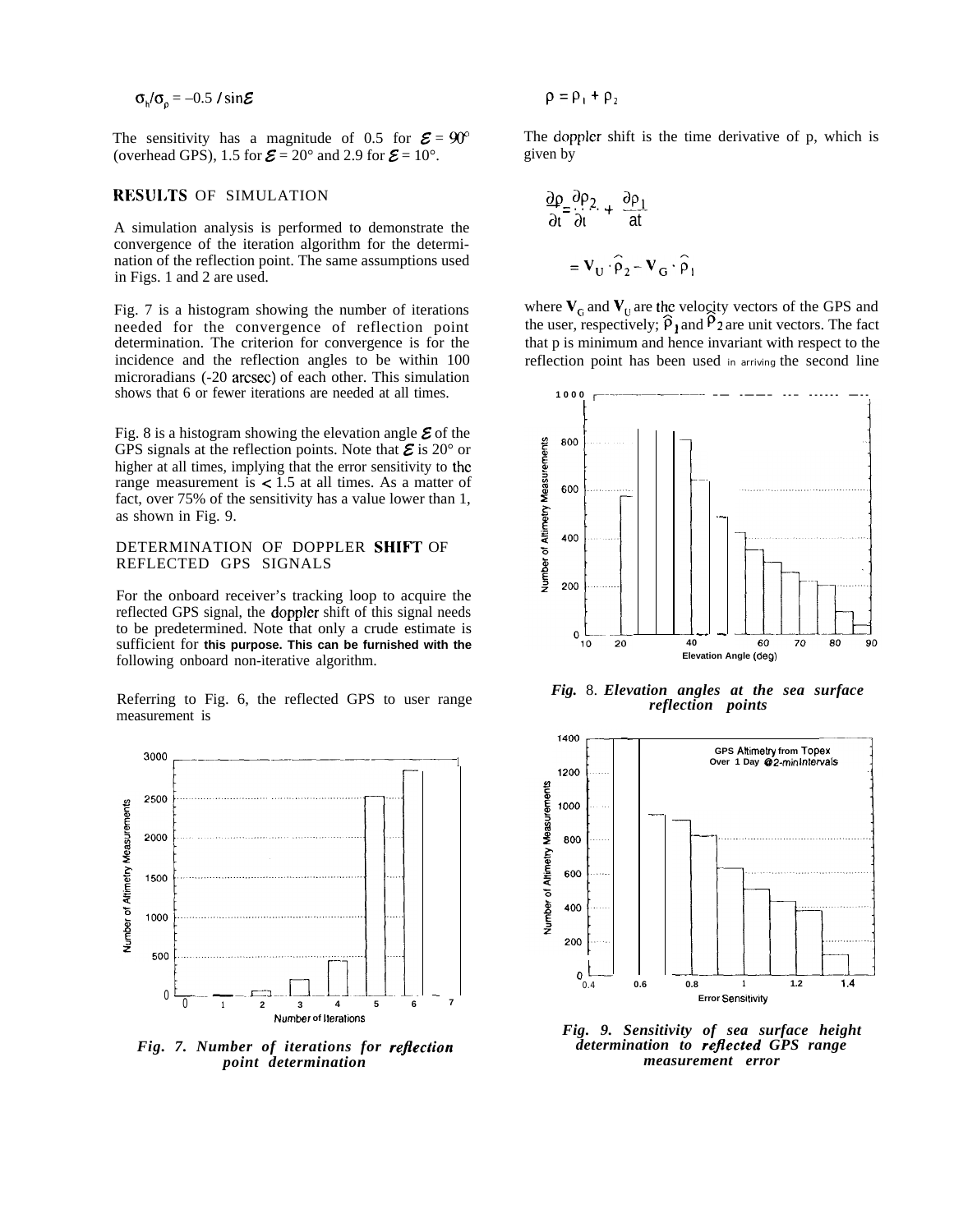of **the above equation,**

Since  $V_{\text{G}}$  and  $V_{\text{U}}$  can be **predicted ahead of time to** sufficient accuracy, the determination of the doppler shifts **becomes that of**  $\widehat{p}_1$  **and**  $\widehat{p}_2$ **.** 

**Assuming a spherical earth and** for nominal GPS and user altitudes, the angles y, and  $\gamma$  can be expressed, respectively, as quadratic and cubic functions of the GPS elevation at the user, with an accuracy better than  $0.1^{\circ}$ .

The reflection point **Rs is** given by the set of three linear equations:

$$
\hat{\mathbf{R}}_{\text{G}} \cdot \mathbf{R}_{\text{S}} = \mathbf{R}_{\text{e}} \cos \gamma_{\text{i}}
$$

$$
\hat{\mathbf{R}}_{\text{U}} \cdot \mathbf{R}_{\text{S}} = \mathbf{R}_{\text{e}} \cos \gamma_{\text{r}}
$$

$$
\hat{\mathbf{R}}_{\text{G}} \times \hat{\mathbf{R}}_{\text{U}} \cdot \mathbf{R}_{\text{S}} = 0
$$

where  $\mathbf{R}_{\text{G}}$  and  $\mathbf{R}_{\text{U}}$  are the unit vectors of  $\mathbf{R}_{\text{G}}$  and  $\mathbf{R}_{\text{U}}$ , respectively, and  $\tilde{R}_r$  is the earth's radius.

From these actuations the coordinates of  $\mathbf{R}_s$  and, in turn,  $\hat{\rho}_1$  and  $\hat{\rho}_2$ , and the doppler shift, can be determined.

The doppler shift for the reflected GPS signals as observed by Topex covers a range of  $\pm$ 56 kHz at L1 frequency, as shown in Fig. 10. This range is about 37910 wider than that for direct GPS signals, which is  $±41kHz$ .

### **SUMMARY**

The potential use of GPS signals as ocean altimetry measurements has been investigated. This preliminary



*Fig. 10. Doppler shift of reflected GPS signals observed by Topex over 1 day at 2-minute intervals*

investigation indicates that GPS signals reflected from ocean surface contain strong altimetric information and the technology is viable and promising.

A two-step, iterative algorithm has been devised for the determination of reflection point on sea surface, which is vital for altimetry with GPS signals. Results of a simulation analysis show that not more than six iterations are required for the convergence of GPS signal ray path angles to within 10-4 radian in Step 1, which assumes an ellipsoidal sea surface with geocentric radial vector as the normal vector. Step 2, which corrects for the approximated sea surface shape and normal vector in Step 1, is expected to require about one or two iterations.

The next version GPS receiver being developed at JPL will be capable of simultaneously tracking the direct GPS transmission from an upward-looking antenna, and the reflected signal through an antenna pointing toward the ocean. In order to exploit this capability, receiver software must be developed.

The analysis reported in this paper is only preliminary. Other related issues to be addressed include the assessment of reflected GPS signal quality, the optimal usc of GPS pseudorange and carrier phase data types, the recovery of sea state, and the determination of sea surface height from simulated data.

## **ACKNOWLEDGMENT**

**The** work described in this paper was carried out by the Jet Propulsion Laboratory, California Institute of Technology, under contract with the National Aeronautics and Space Administration.

### **REFERENCES**

- 1. R. D. Brown, et al. "Roughness of the Marine Geoid from SEASAT Altimetry," J. Geophys. *Res.,* Vol 88, No. C3, 1983, pp. 1531-1540.
- 2. H. Denker and R. H. Rapp, "Geodetic and Oceanographic Results from the Analysis of 1 -Year of Geosat Data," J. Geophys. *Res.,* Vol 95, 1990, pp. 13151- 13168.
- 3. R. S. Nerem, et *al.* "A Preliminary Evaluation of Ocean Topography from the TOPEX/POSEIDON Mission," ./, Geophys. *Res.,* Vol 99, No. C12, Dec. 1994, pp. 24565- 24583.
- 4. G. Blewitt, *et al.* "GPS Geodesv with Centimeter Accuracy, in *Lecture Notes in Earth Sciences*, Vol. 19, ed. E. Groten and R. Strauss, Springer-Verlag, New York, 1988, pp. 30-40.
- 5. **T. P.** Yunck, et al. "Precise Tracking of Remote Sensing Satellites with the Global Positioning System," */EEE Trans. Geosci. and Remote Sensing,* Vol 28, No. 1, Jan. 1990, pp. 108-116.